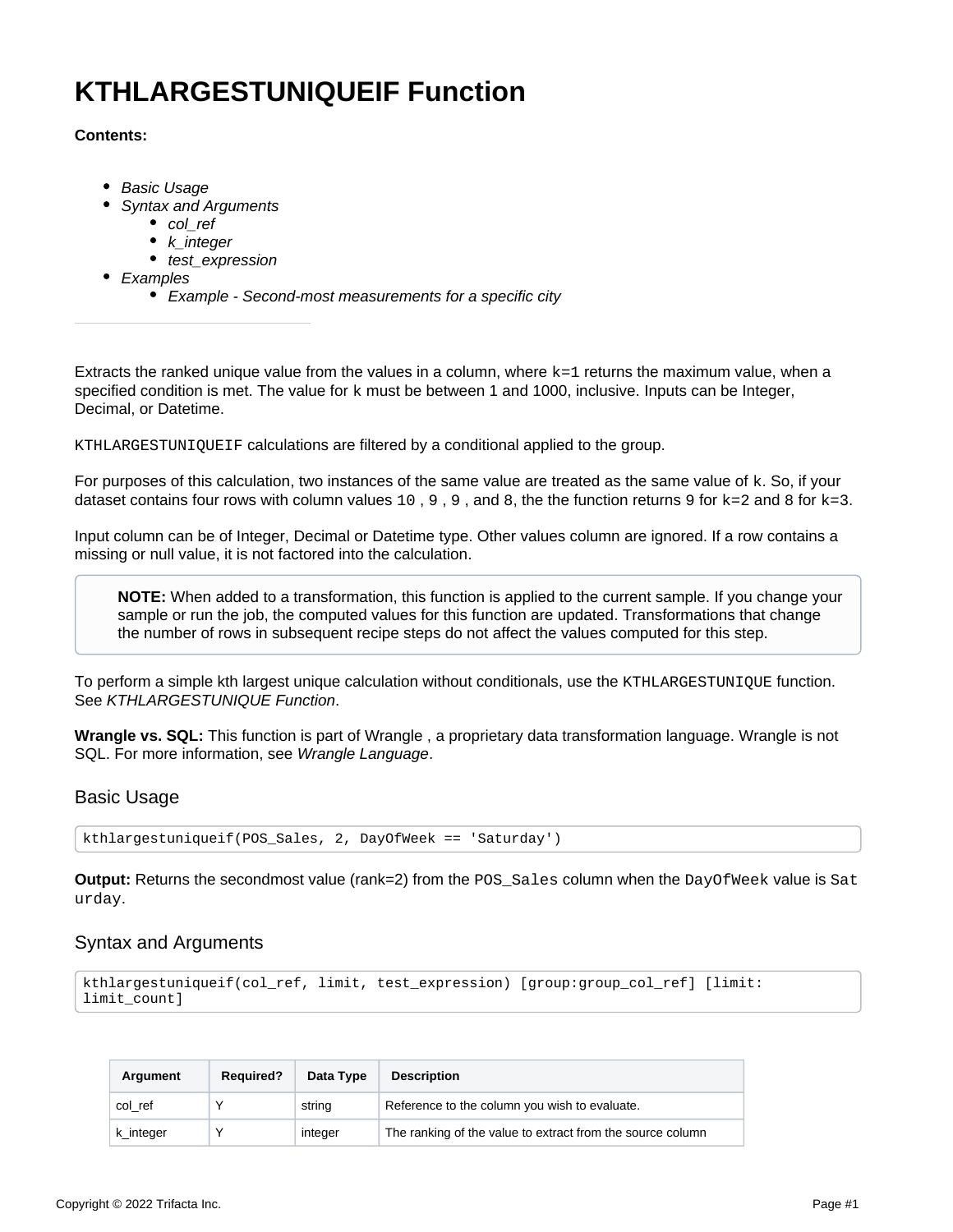For more information on syntax standards, see [Language Documentation Syntax Notes](https://docs.trifacta.com/display/AWS/Language+Documentation+Syntax+Notes).

For more information on the group and limit parameter, see [Pivot Transform](https://docs.trifacta.com/display/AWS/Pivot+Transform).

#### <span id="page-1-0"></span>**col\_ref**

Name of the column whose values you wish to use in the calculation. Inputs must be Integer, Decimal, or Datetime values.

**NOTE:** If the input is in Datetime type, the output is in unixtime format. You can wrap these outputs in the DATEFORMAT function to output the results in the appropriate Datetime format. See [DATEFORMAT Function](https://docs.trifacta.com/display/AWS/DATEFORMAT+Function).

#### **Usage Notes:**

| <b>Required?</b> | Data Type                                                    | <b>Example Value</b> |
|------------------|--------------------------------------------------------------|----------------------|
| Yes              | String that corresponds to the name of the column   myValues |                      |

## <span id="page-1-1"></span>**k\_integer**

Integer representing the unique ranking of the value to extract from the source column.

**NOTE:** The value for k must be an integer between 1 and 1,000 inclusive.

- $\bullet$  k=1 represents the maximum value in the column.
- If k is greater than or equal to the number of values in the column, the minimum value is returned.
- $\bullet$  Missing and null values are not factored into the ranking of  $k$ .

#### <span id="page-1-2"></span>**test\_expression**

This parameter contains the expression to evaluate. This expression must resolve to a Boolean (true or false) value.

#### **Usage Notes:**

| <b>Required?</b> | Data Type                                             | <b>Example Value</b>                              |
|------------------|-------------------------------------------------------|---------------------------------------------------|
| Yes              | String expression that evaluates to true or fa<br>lse | (LastName == 'Mouse' && FirstName ==<br>'Mickey'' |

# <span id="page-1-3"></span>Examples

**Tip:** For additional examples, see [Common Tasks](https://docs.trifacta.com/display/AWS/Common+Tasks).

## <span id="page-1-4"></span>**Example - Second-most measurements for a specific city**

This example illustrates how to use the conditional ranking functions.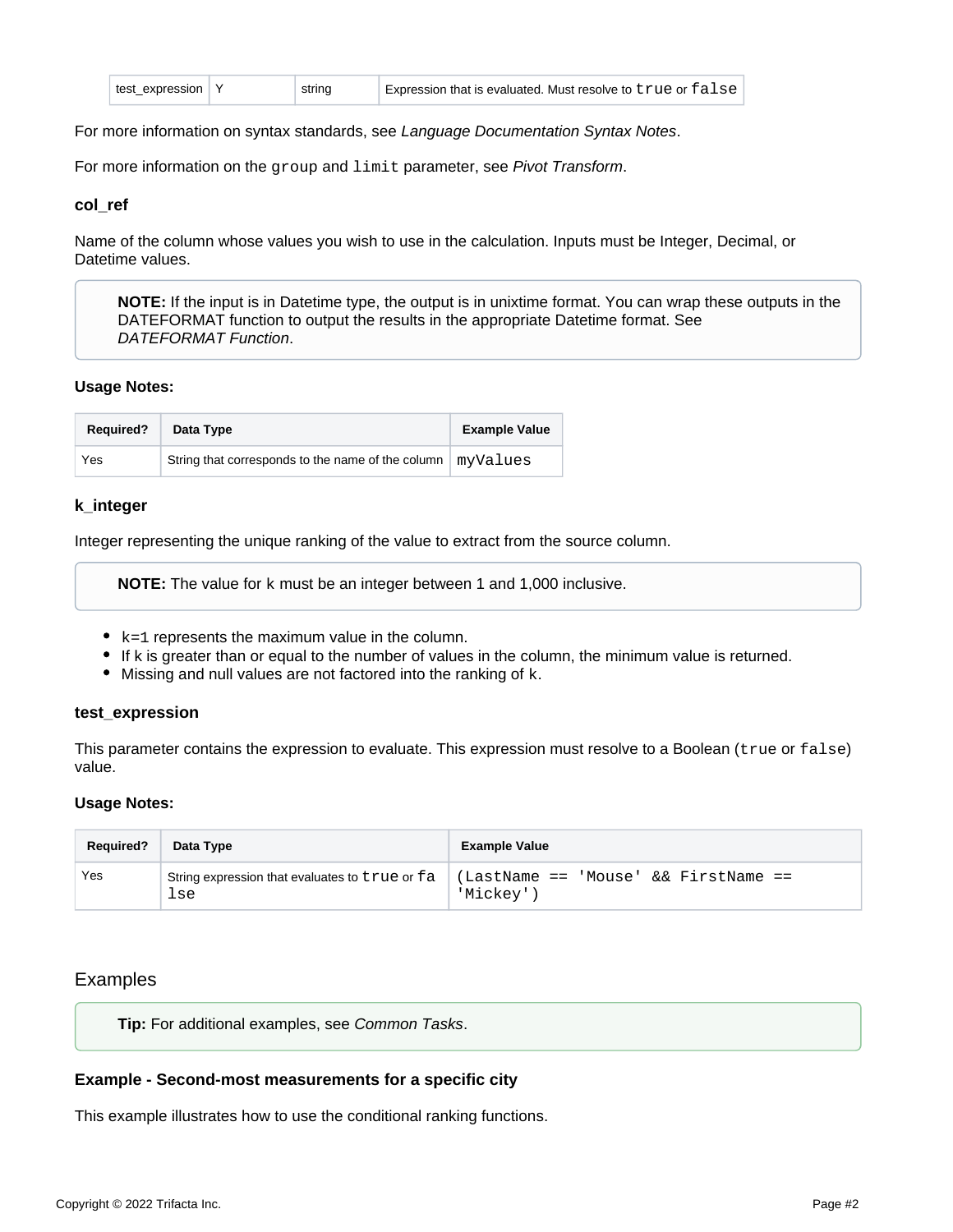# **Functions:**

| <b>Item</b>                               | <b>Description</b>                                                                                                                                                                                                                             |
|-------------------------------------------|------------------------------------------------------------------------------------------------------------------------------------------------------------------------------------------------------------------------------------------------|
| KTHLARGESTI<br>F Function                 | Extracts the ranked value from the values in a column, where $k=1$ returns the maximum value, when a specified<br>condition is met. The value for k must be between 1 and 1000, inclusive. Inputs can be Integer, Decimal, or Datetime.        |
| KTHLARGESTU<br><b>NIQUEIF</b><br>Function | Extracts the ranked unique value from the values in a column, where $k=1$ returns the maximum value, when a specified<br>condition is met. The value for k must be between 1 and 1000, inclusive. Inputs can be Integer, Decimal, or Datetime. |

## **Source:**

## Here is some example weather data:

| date    | city               | rain_cm | temp_C | wind_mph |
|---------|--------------------|---------|--------|----------|
| 1/23/17 | Valleyville        | 0.00    | 12.8   | 8.8      |
| 1/23/17 | <b>Center Town</b> | 0.31    | 9.4    | 5.3      |
| 1/23/17 | Magic Mountain     | 0.00    | 0.0    | 7.3      |
| 1/24/17 | Valleyville        | 0.25    | 17.2   | 3.3      |
| 1/24/17 | Center Town        | 0.54    | 1.1    | 7.6      |
| 1/24/17 | Magic Mountain     | 0.32    | 5.0    | 8.8      |
| 1/25/17 | Valleyville        | 0.02    | 3.3    | 6.8      |
| 1/25/17 | <b>Center Town</b> | 0.83    | 3.3    | 5.1      |
| 1/25/17 | Magic Mountain     | 0.59    | $-1.7$ | 6.4      |
| 1/26/17 | Valleyville        | 1.08    | 15.0   | 4.2      |
| 1/26/17 | Center Town        | 0.96    | 6.1    | 7.6      |
| 1/26/17 | Magic Mountain     | 0.77    | $-3.9$ | 3.0      |
| 1/27/17 | Valleyville        | 1.00    | 7.2    | 2.8      |
| 1/27/17 | <b>Center Town</b> | 1.32    | 20.0   | 0.2      |
| 1/27/17 | Magic Mountain     | 0.77    | 5.6    | 5.2      |
| 1/28/17 | Valleyville        | 0.12    | $-6.1$ | 5.1      |
| 1/28/17 | <b>Center Town</b> | 0.14    | 5.0    | 4.9      |
| 1/28/17 | Magic Mountain     | 1.50    | 1.1    | 0.4      |
| 1/29/17 | Valleyville        | 0.36    | 13.3   | 7.3      |
| 1/29/17 | Center Town        | 0.75    | 6.1    | 9.0      |
| 1/29/17 | Magic Mountain     | 0.60    | 3.3    | 6.0      |

# **Transformation:**

In this case, you want to find out the second-most measures for rain, temperature, and wind in Center Town for the week.

| <b>Transformation Name</b> | Pivot columns!                                  |
|----------------------------|-------------------------------------------------|
| Parameter: Values          | KTHLARGESTIF(rain cm, 2, city == 'Center Town') |